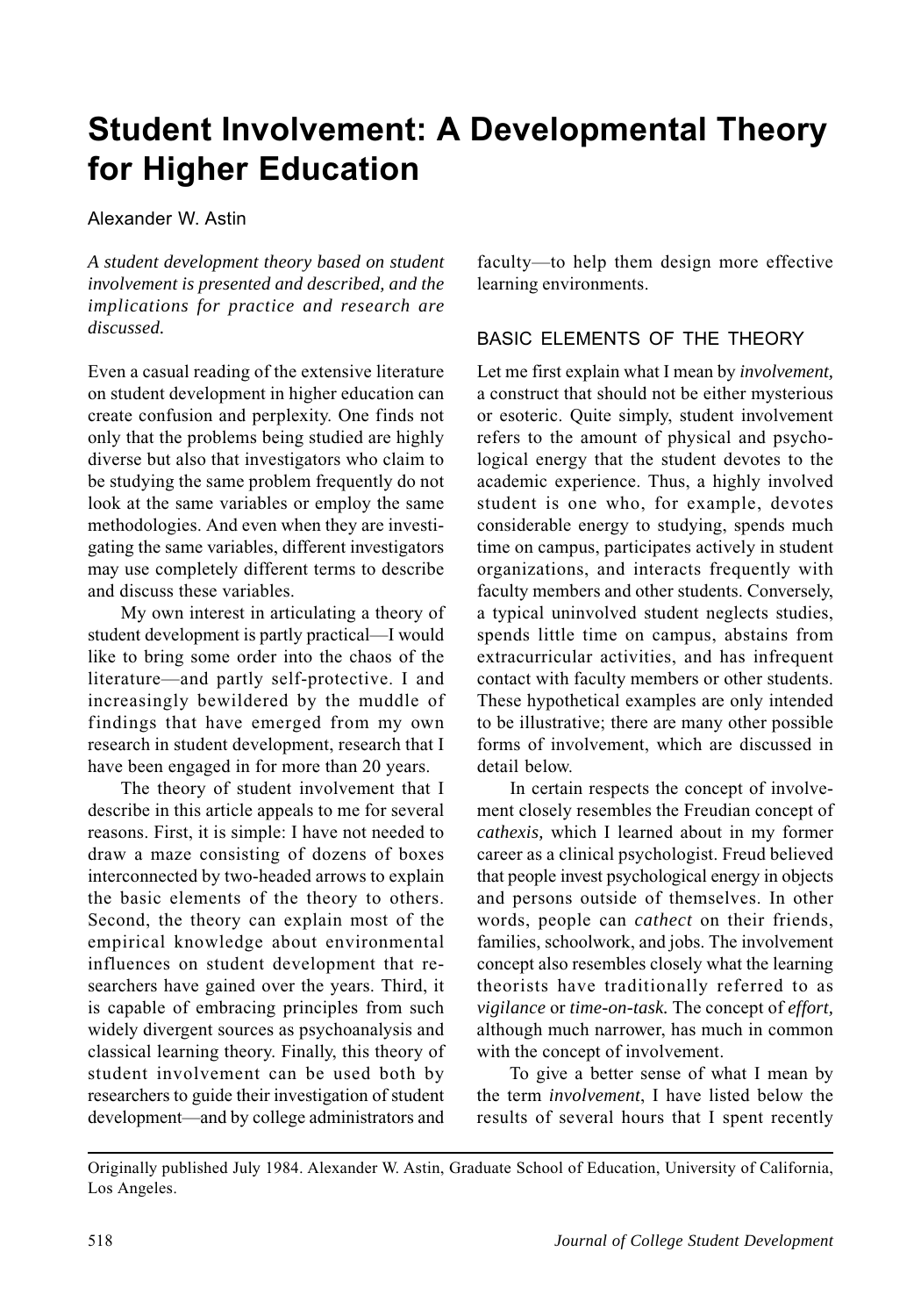looking in dictionaries and a thesaurus for words or phrases that capture some of the intended meaning. Because involvement is, to me, an active term, the list uses verb forms.

attach oneself to commit oneself to devote oneself to engage in go in for incline toward join in partake of participate in plunge into show enthusiasm for tackle take a fancy to take an interest in take on take part in take to take up undertake

Most of these terms are behavioral in meaning. I could have also included words and phrases that are more "interior" in nature, such as *value, care for, stress, accentuate*, and *emphasize*. But in the sense that I am using the term, involvement implies a behavioral component. I am not denying that motivation is an important aspect of involvement, but rather I am emphasizing that the behavioral aspects, in my judgment, are critical: It is not so much what the individual thinks or feels, but what the individual does, how he or she behaves, that defines and identifies involvement.

At this stage in its development, the involvement theory has five basic postulates:

1. Involvement refers to the investment of physical and psychological energy in various objects. The objects may be highly generalized (the student experience) or highly specific (preparing for a chemistry examination).

- 2. Regardless of its object, involvement occurs along a continuum; that is, different students manifest different degrees of involvement in a given object, and the same student manifests different degrees of involvement in different objects at different times.
- 3. Involvement has both quantitative and qualitative features. The extent of a student's involvement in academic work, for instance, can be measured quantitatively (how many hours the student spends studying) and qualitatively (whether the student reviews and comprehends reading assignments or simply stares at the textbook and daydreams).
- 4. The amount of student learning and personal development associated with any educational program is directly proportional to the quality and quantity of student involvement in that program.
- 5. The effectiveness of any educational policy or practice is directly related to the capacity of that policy or practice to increase student involvement.

These last two propositions are, of course, the key educational postulates, because they provide clues for designing more effective educational programs for students. Strictly speaking, they do not really qualify as postulates, because they are subject to empirical proof. Indeed, much of the recommended research on involvement (discussed below) would be designed to test these two propositions.

## TRADITIONAL PEDAGOGICAL THEORIES

A major impetus for the development of the student involvement theory was my exasperation at the tendency of many academicians to treat the student as a kind of "black box." On the input end of this black box are the various policies and programs of a college or university; on the output end are various types of achievement measures such as the GPA or scores on standardized tests. It seemed that something was missing: some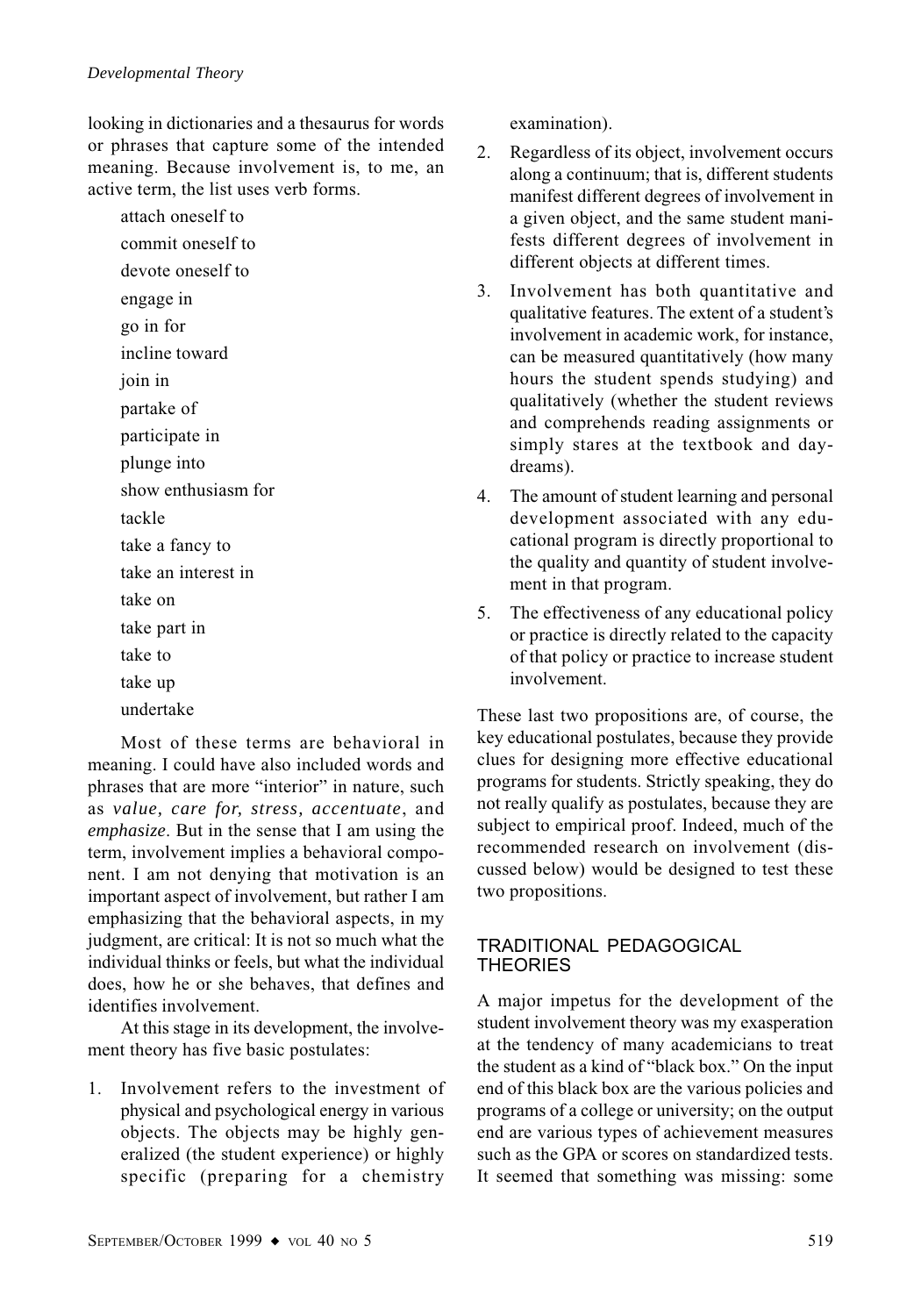mediating mechanism that would explain how these educational programs and policies are translated into student achievement and development.

I am not implying that the actions and policies of most faculty members and administrators are not guided by some kind of educational theory. But usually any such theory is only implicit in their actions; it is seldom stated formally or examined critically. Even when college personnel are aware of the theories that guide their actions, they seem to accept them as gospel rather than as testable propositions. In any event, it may be useful to examine these implicit pedagogical theories and to show how the theory of student involvement can help tie them more directly to student developmental outcomes. I have identified three implicit pedagogical theories, labeled for simplicity the *subjectmatter*, the *resource,* and the *individualized* (or eclectic) theories.

## The Subject-Matter Theory

The subject-matter theory of pedagogy, which could also be labeled the *content theory,* is popular among college professors. According to this theory, student learning and development depend primarily on exposure to the right subject matter. Thus, a "liberal education" consists of an assortment of "worthwhile" courses. Individual courses, in turn, are evaluated in terms of the content reflected, for example, in course syllabi. Indeed, in most colleges and universities teaching performance is evaluated by inspecting the professor's course syllabi. Given this strong emphasis on course content, it is not surprising that proponents of this theory tend to believe that students learn by attending lectures, doing the reading assignments, and working in the library. To the extent that written and oral presentations by the student are used as learning tools, they generally focus on the content of the reading or the lecture.

In the subject-matter approach to learning, those professors with the greatest knowledge of a particular subject matter have the highest prestige. Indeed, because of this emphasis on specialized knowledge, this approach seems to encourage the fragmentation and specialization of faculty interests and to equate scholarly expertise with pedagogical ability.

But perhaps the most serious limitation of the subject-matter theory is that it assigns students a passive role in the learning process: The "knowledgeable" professor lectures to the "ignorant" student so that the student can acquire the same knowledge. Such an approach clearly favors highly motivated students and those who tend to be avid readers and good listeners. Students who are slow readers or who have no intrinsic interest in the subject matter of a particular course are not well served by this approach. In fact, recent attempts to expand educational opportunities for underprepared students have probably been hindered by the continued adherence of most faculty members to the subject-matter theory of learning (Astin, 1982).

#### The Resource Theory

The resource theory of pedagogy is a favorite among administrators and policymakers. Used here, the term *resources* includes a wide range of ingredients believed to enhance student learning: physical facilities (laboratories, libraries, and audiovisual aids), human resources (well-trained faculty members, counselors, and support personnel), and fiscal resources (financial aid, endowments, and extramural research funds). In effect, the resource theory maintains that if adequate resources are brought together in one place, student learning and development will occur. Many college administrators believe that the acquisition of resources is their most important duty.

One resource measure that is particularly popular is the student-faculty ratio. Many administrators believe that the lower the ratio, the greater the learning and personal development that will occur. But the resource theory has qualitative as well as quantitative aspects, such as the belief that increasing the proportion of "high-quality" professors on the faculty (*quality* in this instance is defined primarily in terms of scholarly productivity and national visibility) will strengthen the educational environment. Actually, many research-oriented institutions could probably afford to hire more faculty members if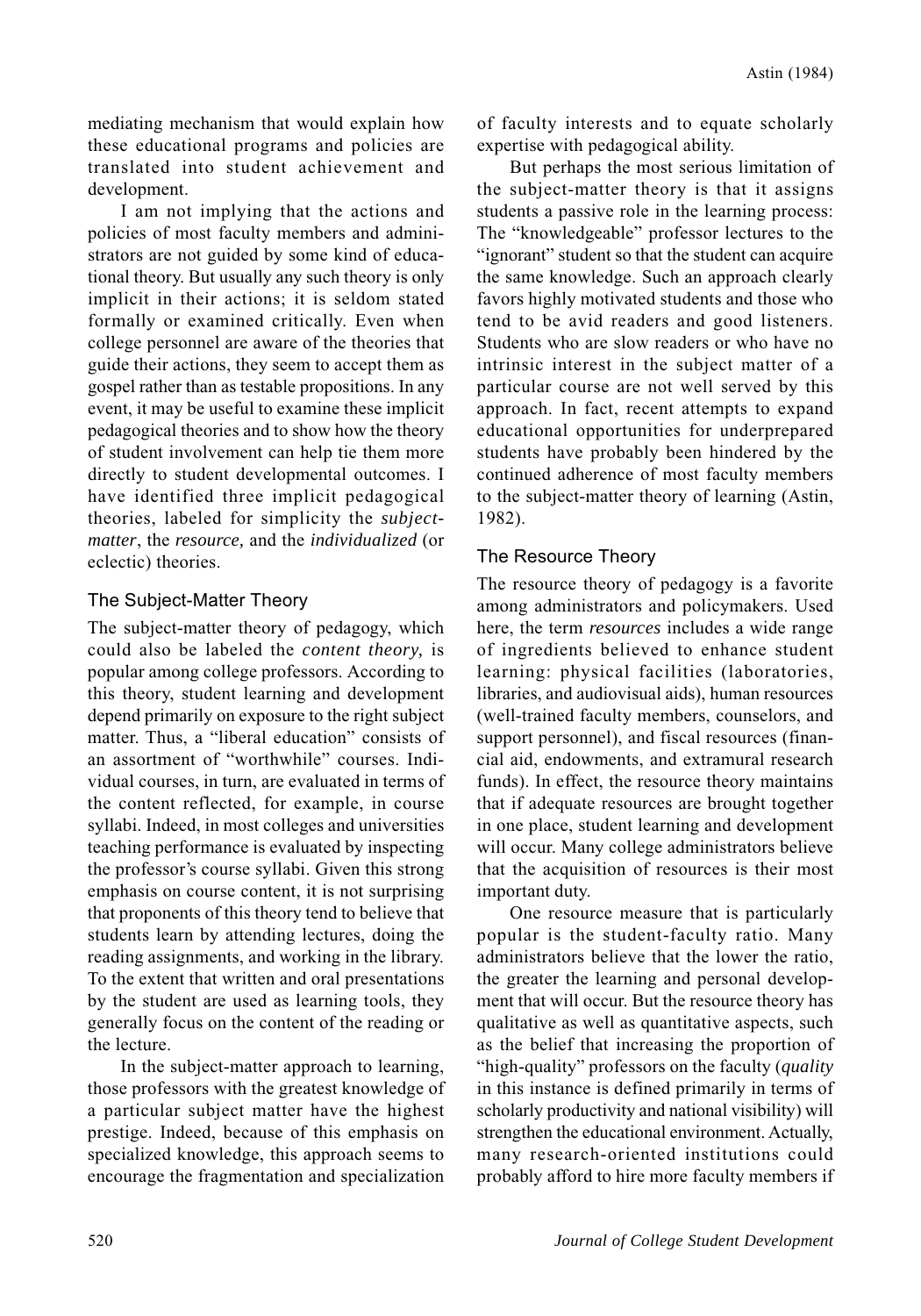they were less committed to recruiting and retaining faculty members who are highly visible in their disciplines. In short, such policies involve a trade-off between quantity and quality.

The resource theory of pedagogy also tends to include the belief that high-achieving students are a resource, that large numbers of such students on the campus enhance the quality of the learning environment for all students. Acting on this belief, many institutions invest substantial financial resources in the recruitment of highachieving students.

The resource theory has two principal limitations. First, certain resources, such as bright students and prestigious faculty, are finite. As a result, the institutional energies expended in recruiting high-achieving students and prestigious faculty serve merely to redistribute these finite resources rather than to add to the total pool of such resources. In other words, a successful faculty or student recruitment program may benefit a particular institution, but the benefit comes at the expense of other institutions. As a consequence, widespread acceptance of the resource theory as it applies to faculty and students tends, paradoxically, to reduce the total resources available to the entire higher education community.

The second problem with this approach is its focus on the mere accumulation of resources with little attention given to the use or deployment of such resources. For instance, having established a multimillion-volume library, the administration may neglect to find out whether students are making effective use of that library. Similarly, having successfully recruited a faculty "star," the college may pay little attention to whether the new faculty member works effectively with students.

## The Individualized (Eclectic) Theory

The individualized theory—a favorite of many developmental and learning psychologists (Chickering & Associates, 1981)—assumes that no single approach to subject matter, teaching, or resource allocation is adequate for all students. Rather, it attempts to identify the curricular content and instructional methods that best meet

the needs of the individual student. With its emphasis on borrowing what is most useful from other pedagogical approaches, this flexible approach could also be termed *eclectic.*

In contrast to the subject-matter approach, which generally results in a fixed set of curricular requirements (i.e., courses that all students must take), the individualized approach emphasizes electives. Most college curricula represent a mixture of the subject-matter and individualized theories; that is, students must take certain required courses or satisfy certain distributional requirements but also have the option of taking a certain number of elective courses.

But the individualized theory goes far beyond curriculum. It emphasizes, for instance, the importance to the student of advising and counseling and of independent study. The philosophy underlying most student personnel work (guidance, counseling, selective placement, and student support services) implicitly incorporates the individualized or eclectic theory of student development.

The individualized approach is also associated with particular instructional techniques such as self-paced instruction. This theory has led some educators to espouse the "competencybased" learning model (Grant et al., 1979), whereby common learning objectives (competencies) are formulated for all students, but the time allowed to reach these objectives is highly variable and the instructional techniques used are highly individualized.

The most obvious limitation of the individualized theory is that it can be extremely expensive to implement, because each student normally requires considerable individualized attention. In addition, because there are virtually no limitations to the possible variations in subject matter and pedagogical approach, the individualized theory is difficult to define with precision. Furthermore, given the state of research on learning, it is currently impossible to specify which types of educational programs or teaching techniques are most effective with which types of learners. In other words, although the theory is appealing in the abstract, it is extremely difficult to put into practice.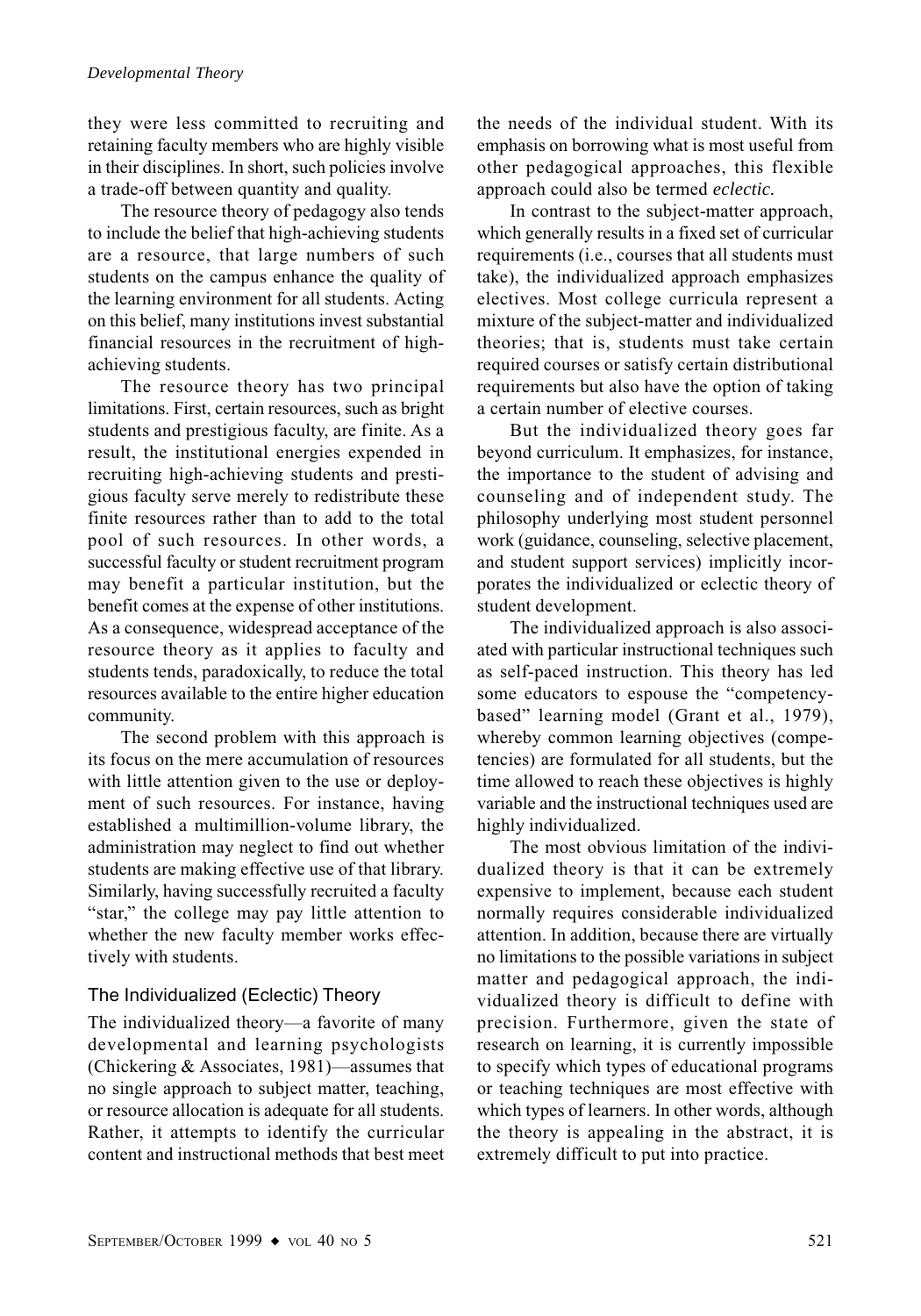## THE PLACE OF THE THEORY OF STUDENT INVOLVEMENT

In what way does the theory of student involvement relate to these traditional pedagogical theories? I believe that it can provide a link between the variables emphasized in these theories (subject matter, resources, and individualization of approach) and the learning outcomes desired by the student and the professor. In other words, the theory of student involvement argues that a particular curriculum, to achieve the effects intended, must elicit sufficient student effort and investment of energy to bring about the desired learning and development. Simply exposing the student to a particular set of courses may or may not work. The theory of involvement, in other words, provides a conceptual substitute for the black box that is implicit in the three traditional pedagogical theories.

The content theory, in particular, tends to place students in a passive role as recipients of information. The theory of involvement, on the other hand, emphasizes active participation of the student in the learning process. Recent research at the precollegiate level (Rosenshine, 1982) has suggested that learning will be greatest when the learning environment is structured to encourage active participation by the student.

On a more subtle level, the theory of student involvement encourages educators to focus less on what they do and more on what the student does: how motivated the student is and how much time and energy the student devotes to the learning process. The theory assumes that student learning and development will not be impressive if educators focus most of their attention on course content, teaching techniques, laboratories, books, and other resources. With this approach, student involvement—rather than the resources or techniques typically used by educators becomes the focus of concern.

Thus, the construct of student involvement in certain respects resembles a more common construct in psychology: *motivation*. I personally prefer the term involvement, however, because it implies more than just a psychological state; it connotes the behavioral manifestation of that state. Involvement, in other words, is more susceptible to direct observation and measurement than is the more abstract psychological construct of motivation. Moreover, involvement seems to be a more useful construct for educational practitioners. "How do you motivate students?" is probably a more difficult question to answer than "How do you get students involved?"

The theory of student involvement is qualitatively different from the developmental theories that have received so much attention in the literature of higher education during the past few years. These theories are of at least two types: those that postulate a series of hierarchically arranged developmental stages (e.g., Heath, 1968; Kohlberg, 1971; Loevinger, 1966; Perry, 1970) and those that view student development in multidimensional terms (e.g., Brown & DeCoster, 1982; Chickering, 1969). (For recent, comprehensive summaries of these theories see Chickering & Associates, 1981; Hanson, 1982.)

Whereas these theories focus primarily on developmental outcomes (the *what* of student development), the theory of student involvement is more concerned with the behavioral mechanisms or processes that facilitate student development (the *how* of student development). These two types of theories can be studied simultaneously (see "Research Possibilities" section below).

## Student Time as a Resource

College administrators are constantly preoccupied with the accumulation and allocation of fiscal resources; the theory of student involvement, however, suggests that the most precious institutional resource may be student time. According to the theory, the extent to which students can achieve particular developmental goals is a direct function of the time and effort they devote to activities designed to produce these gains. For example, if increased knowledge and understanding of history is an important goal for history majors, the extent to which students reach this goal is a direct function of the time they spend at such activities as listening to professors talk about history, reading books about history, and discussing history with other students. Generally, the more time students spend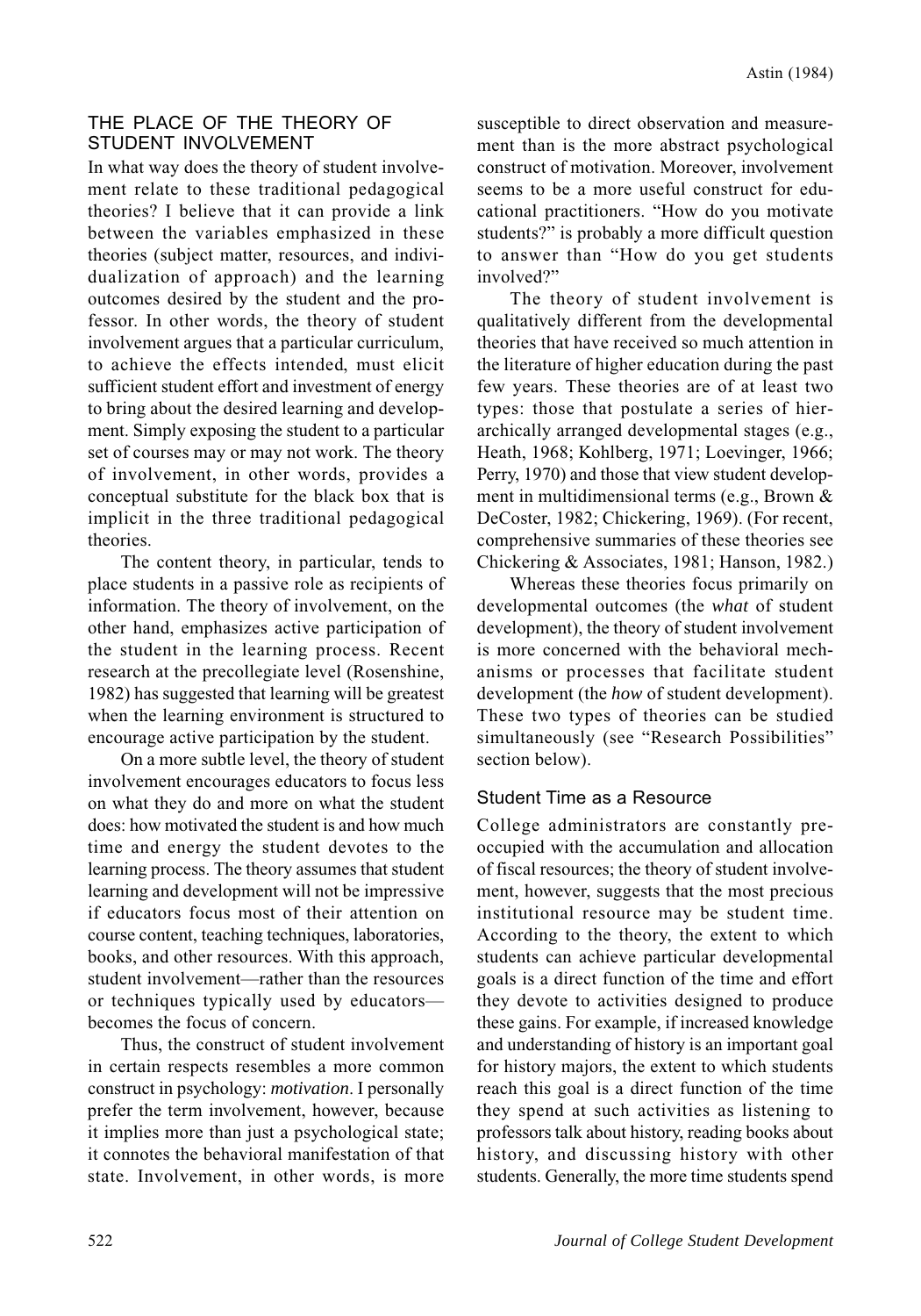in these activities, the more history they learn.

The theory of student involvement explicitly acknowledges that the psychic and physical time and energy of students are finite. Thus, educators are competing with other forces in the student's life for a share of that finite time and energy. Here are the basic ingredients of a so-called "zerosum" game, in which the time and energy that the student invests in family, friends, job, and other outside activities represent a reduction in the time and energy the student has to devote to educational development.

Administrators and faculty members must recognize that virtually every institutional policy and practice (e.g., class schedules; regulations on class attendance, academic probation, and participation in honors courses; policies on office hours for faculty, student orientation, and advising) can affect the way students spend their time and the amount of effort they devote to academic pursuits. Moreover, administrative decisions about many nonacademic issues (e.g., the location of new buildings such as dormitories and student unions; rules governing residency; the design of recreational and living facilities; on-campus employment opportunities; number and type of extracurricular activities and regulations regarding participation; the frequency, type, and cost of cultural events; roommate assignments; financial aid policies; the relative attractiveness of eating facilities on and off campus; parking regulations) can significantly affect how students spend their time and energy.

## RELEVANT RESEARCH

The theory of student involvement has its roots in a longitudinal study of college dropouts (Astin, 1975) that endeavored to identify factors in the college environment that significantly affect the student's persistence in college. It turned out that virtually every significant effect could be rationalized in terms of the involvement concept; that is, every positive factor was likely to increase student involvement in the undergraduate experience, whereas every negative factor was likely to reduce involvement. In other words, the factors that contributed to the student's remaining in college suggested involvement, whereas those

that contributed to the student's dropping out implied a lack of involvement.

What were these significant environmental factors? Probably the most important and pervasive was the student's residence. Living in a campus residence was positively related to retention, and this positive effect occurred in all types of institutions and among all types of students regardless of sex, race, ability, or family background. Similar results had been obtained in earlier studies (Astin, 1973; Chickering, 1974) and have been subsequently replicated (Astin, 1977, 1982). It is obvious that students who live in residence halls have more time and opportunity to get involved in all aspects of campus life. Indeed, simply by eating, sleeping, and spending their waking hours on the college campus, residential students have a better chance than do commuter students of developing a strong identification and attachment to undergraduate life.

The longitudinal study also showed that students who join social fraternities or sororities or participate in extracurricular activities of almost any type are less likely to drop out. Participation in sports, particularly intercollegiate sports, has an especially pronounced, positive effect on persistence. Other activities that enhance retention include enrollment in honors programs, involvement in ROTC, and participation in professors' undergraduate research projects.

One of the most interesting environmental factors that affected retention was holding a parttime job on campus. Although it might seem that working while attending college takes time and energy away from academic pursuits, part-time employment in an on-campus job actually facilitates retention. Apparently such work, which also includes work-study combinations, operates in much the same way as residential living: The student is spending time on the campus, thus increasing the likelihood that he or she will come into contact with other students, professors, and college staff. On a more subtle psychological level, relying on the college as a source of income can result in a greater sense of attachment to the college.

Retention suffers, however, if the student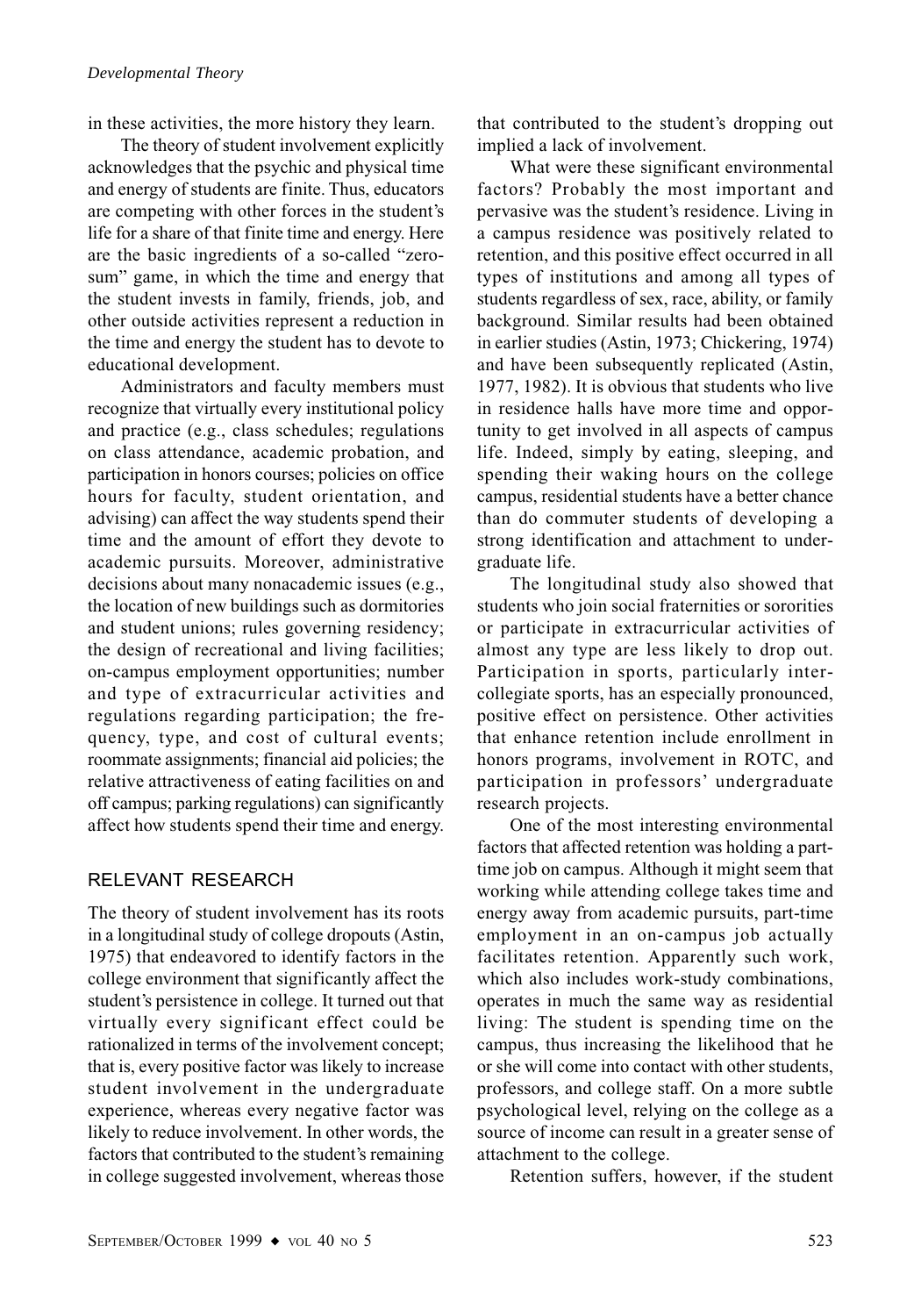works off campus at a full-time job. Because the student is spending considerable time and energy on nonacademic activities that are usually unrelated to student life, full-time work off campus decreases the time and energy that the student can devote to studies and other campus activities.

Findings concerning the effects of different types of colleges are also relevant to the theory of involvement. Thus, the most consistent finding—reported in almost every longitudinal study of student development—is that the student's chances of dropping out are substantially greater at a 2-year college than at a 4-year college. The negative effects of attending a community college are observed even after the variables of entering student characteristics and lack of residence and work are considered (Astin, 1975, 1977). Community colleges are places where the involvement of both faculty and students seems to be minimal. Most (if not all) students are commuters, and a large proportion attend college on a part-time basis (thus, they presumably manifest less involvement simply because of their part-time status). Similarly, a large proportion of faculty members are employed on a part-time basis.

The 1975 study of dropouts also produced some interesting findings regarding the "fit" between student and college: Students are more likely to persist at religious colleges if their own religious backgrounds are similar; Blacks are more likely to persist at Black colleges than at White colleges; and students from small towns are more likely to persist in small than in large colleges. The origin of such effects probably lies in the student's ability to identify with the institution. It is easier to become involved when one can identify with the college environment.

Further support for the involvement theory can be found by examining the reasons that students give for dropping out of college. For men the most common reason is boredom with courses, clearly implying a lack of involvement. The most common reason for women is marriage, pregnancy, or other responsibilities, a set of competing objects that drain away the time and energy that women could otherwise devote to being students.

The persister-dropout phenomenon provides an ideal paradigm for studying student involvement. Thus, if we conceive of involvement as occurring along a continuum, the act of dropping out can be viewed as the ultimate form of noninvolvement, and dropping out anchors the involvement continuum at the lowest end.

Because of the apparent usefulness of the involvement theory as it applied to the earlier research on dropping out, I decided to investigate the involvement phenomenon more intensively by studying the impact of college on a wide range of other outcomes (Astin, 1977). This study, which used longitudinal data on several samples totaling more than 200,000 students and examined more than 80 different student outcomes, focused on the effects of several different types of involvement: place of residence, honors programs, undergraduate research participation, social fraternities and sororities, academic involvement, student-faculty interaction, athletic involvement, and involvement in student government. In understanding the effects of these various forms of involvement it is important to keep in mind the overall results of this study: College attendance in general seems to strengthen students' competency, self-esteem, artistic interests, liberalism, hedonism, and religious apostasy and to weaken their business interests.

Perhaps the most important general conclusion I reached from this elaborate analysis was that nearly all forms of student involvement are associated with greater than average changes in entering freshman characteristics. And for certain student outcomes involvement is more strongly associated with change than either entering freshman characteristics or institutional characteristics. The following is a summary of the results for specific forms of involvement.

## Place of Residence

Leaving home to attend college has significant effects on most college outcomes. Students who live in campus residences are much more likely than commuter students to become less religious and more hedonistic. Residents also show greater gains than commuters in artistic interests, liberalism, and interpersonal self-esteem. Living in a dormitory is positively associated with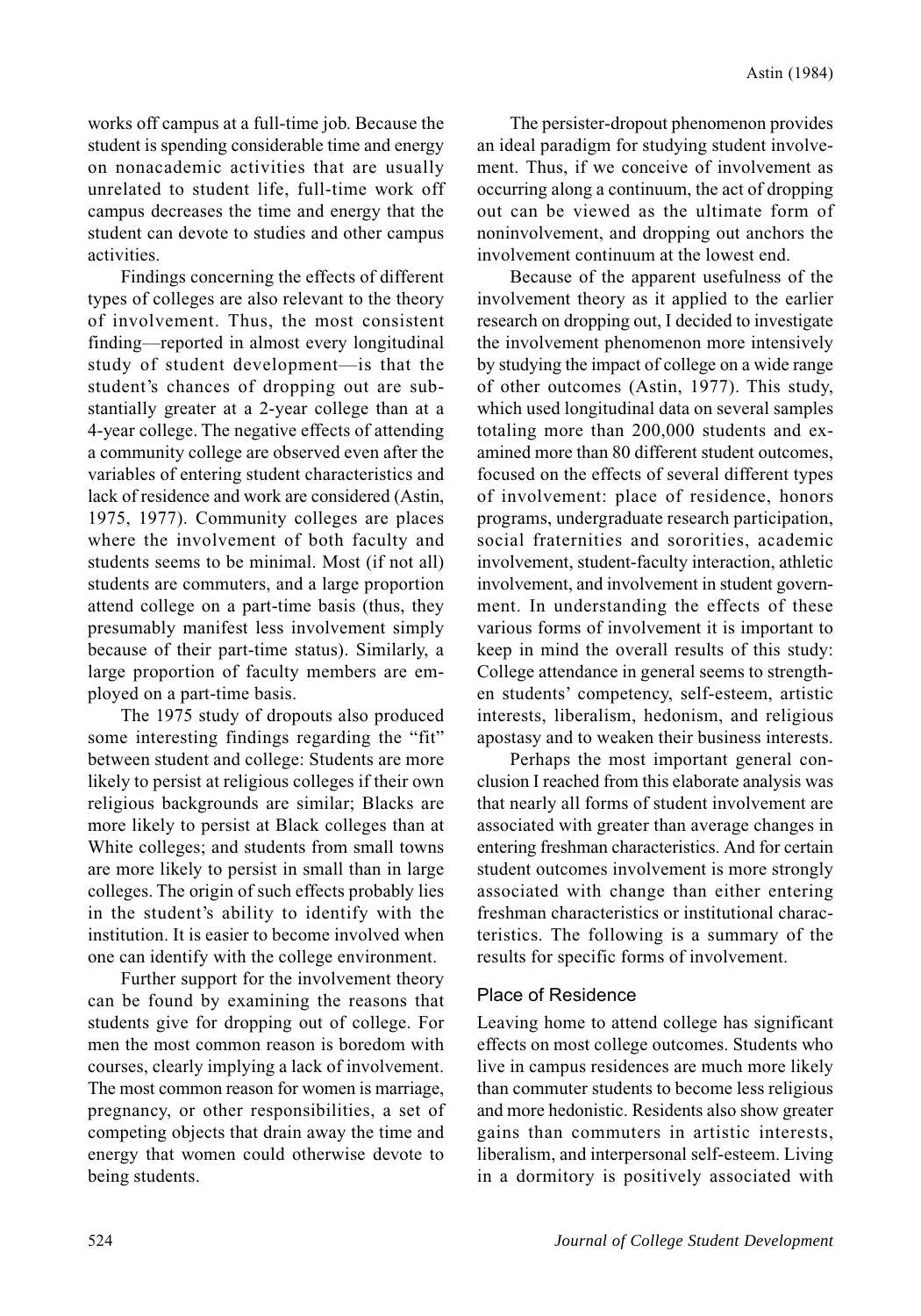several other forms of involvement: interaction with faculty, involvement in student government, and participation in social fraternities or sororities.

Living on campus substantially increases the student's chances of persisting and of aspiring to a graduate or professional degree. Residents are more likely than commuters to achieve in such extracurricular areas as leadership and athletics and to express satisfaction with their undergraduate experience, particularly in the areas of student friendships, faculty-student relations, institutional reputation, and social life.

## Honors Programs

Students who participate in honors programs gain substantially in interpersonal self-esteem, intellectual self-esteem, and artistic interests. They are more likely than other students to persist in college and to aspire to graduate and professional degrees. Honors participation is positively related to student satisfaction in three areas—quality of the science program, closeness to faculty, and quality of instruction-and negatively related to satisfaction with friendships and with the institution's academic reputation. These findings suggest that honors participation enhances faculty—student relationships but may isolate students from their peers.

## Academic Involvement

Defined as a complex of self-reported traits and behaviors (e.g., the extent to which students work hard at their studies, the number of hours they spend studying, the degree of interest in their courses, good study habits), academic involvement produces an unusual pattern of effects. Intense academic involvement tends to retard those changes in personality and behavior that normally result from college attendance. Thus, students who are deeply involved academically are less likely than average students to show increases in liberalism, hedonism, artistic interests, and religious apostasy or decreases in business interests. The only personality change accentuated by academic involvement is need for status, which is strengthened. Being academically involved is strongly related to satisfaction with all aspects of college life except friendships with

other students.

This pattern reinforces the hypothesis that students who become intensely involved in their college studies tend to become isolated from their peers and, consequently, are less susceptible to the peer group influences that seem critical to the development of political liberalism, hedonism, and religious apostasy. On the other hand, they experience considerable satisfaction, perhaps because of the many institutional rewards for good academic performance.

## Student-Faculty Interaction

Frequent interaction with faculty is more strongly related to satisfaction with college than any other type of involvement or, indeed, any other student or institutional characteristic. Students who interact frequently with faculty members are more likely than other students to express satisfaction with all aspects of their institutional experience, including student friendships, variety of courses, intellectual environment, and even the administration of the institution. Thus, finding ways to encourage greater student involvement with faculty (and vice versa) could be a highly productive activity on most college campuses.

## Athletic Involvement

The pattern of effects associated with involvement in athletic activities closely parallels the pattern associated with academic involvement; that is, students who become intensely involved in athletic activities show smaller than average increases in political liberalism, religious apostasy, and artistic interests and a smaller than average decrease in business interests. Athletic involvement is also associated with satisfaction in four areas: the institution's academic reputation, the intellectual environment, student friendships, and institutional administration. These results suggest that athletic involvement, like academic involvement, tends to isolate students from the peer group effects that normally accompany college attendance. For the studious person, this isolation results from the time and effort devoted to studying. For the athlete, the isolation probably results from long practice hours, travel to athletic competitions, and special living quarters.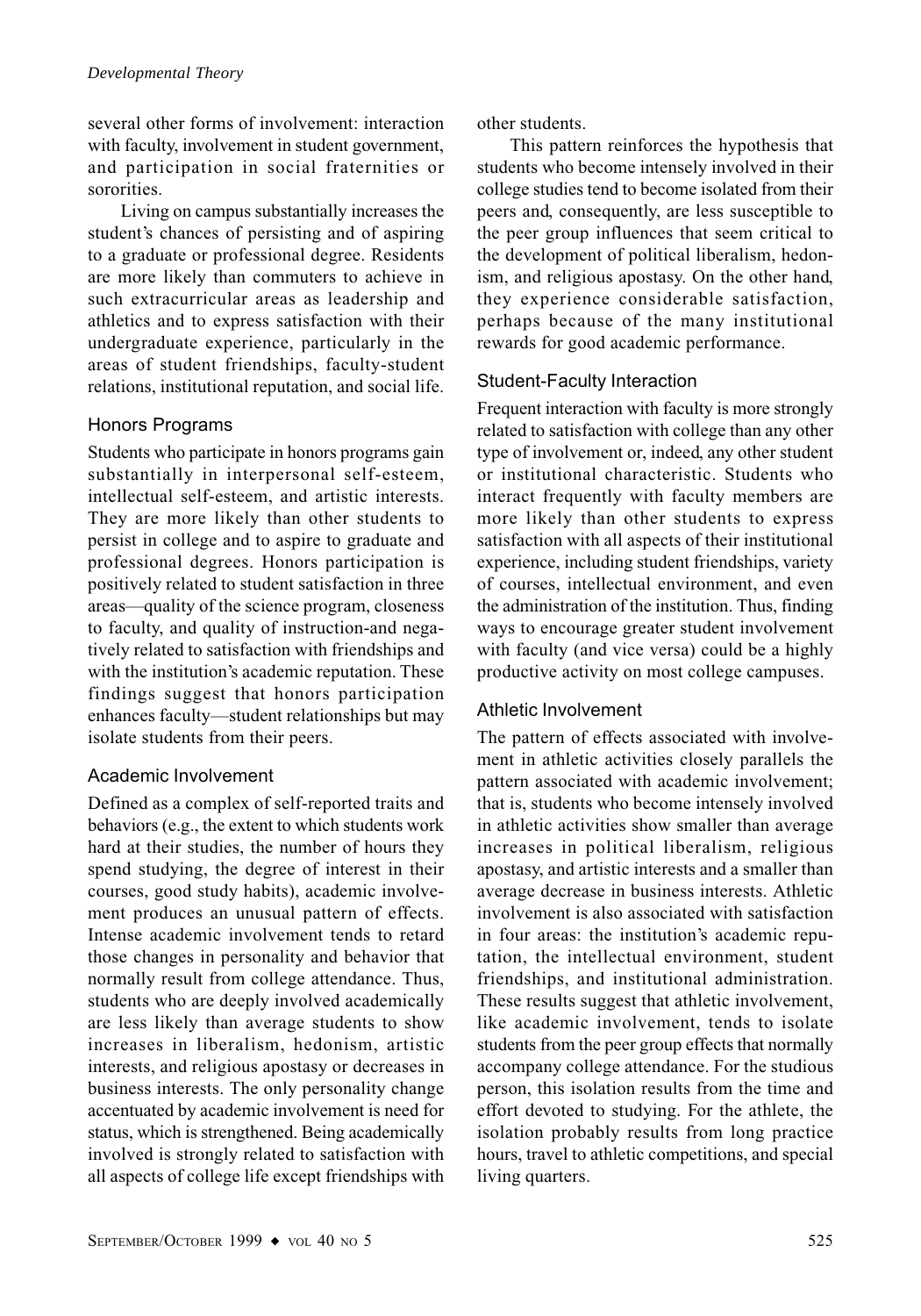#### Involvement in Student Government

Involvement in student government is associated with greater than average increases in political liberalism, hedonism, artistic interests, and status needs as well as greater than average satisfaction with student friendships. This pattern of relationships supports the hypothesis that the changes in attitudes and behavior that usually accompany college attendance are attributable to peer-group effects. That is, students who become actively involved in student government interact frequently with their peers, and this interaction seems to accentuate the changes normally resulting from the college experience.

#### Research on Cognitive Development

Although most research on classroom learning has been carried out at the precollegiate level, most of the evidence from this research strongly supports the concept of involvement as a critical element in the learning process. The concepts of time-on-task and effort, for example, appear frequently in the literature as key determinants of a wide range of cognitive learning outcomes (Bloom, 1974; Fisher et al., 1980; Gagne, 1977).

## PRACTICAL APPLICATIONS

There are several implications of the theory of involvement for practitioners in higher education. Some of the possible uses that could be made of the theory by faculty, administrators, and student personnel workers are briefly described below.

## Faculty and Administrators

As already suggested, the content and resource approaches to pedagogy tend to favor the wellprepared, assertive student. In contrast, the concept of student involvement emphasizes giving greater attention to the passive, reticent, or unprepared student. Of course, not all passive students are uninvolved in their academic work, nor are they necessarily experiencing academic difficulties. But passivity is an important warning sign that may reflect a lack of involvement.

Perhaps the most important application of the student involvement theory to teaching is that it encourages the instructor to focus less on content and teaching techniques and more on

what students are actually doing—how motivated they are and how much time and energy they are devoting to the learning process. Teaching is a complex art. And, like other art forms, it may suffer if the artist focuses exclusively on technique. Instructors can be more effective if they focus on the intended outcomes of their pedagogical efforts: achieving maximum student involvement and learning. (Final examinations monitor learning, but they come too late in the learning process to have much value for the individual student.)

The art-form analogy can perhaps be better illustrated with an example from sports. Any professional baseball player will confirm that the best way to develop skill in pitching is to focus not on the mechanics but on the intended results: getting the ball over the plate. If the player overemphasizes such techniques as the grip, the stance, the windup, and the kick without attending to where the ball goes, he will probably never learn to pitch well. In fact, the technique involved in pitching a baseball, shooting a basketball, or hitting a golf ball is really unimportant as long as the ball goes where the player wants it to. If the ball fails to behave as intended, then the player begins to worry about adjusting his or her technique.

In education, teachers and administrators often concentrate on their own techniques or processes and thus ignore or overlook what is going on with the student. I believe that the involvement approach has the advantage of encouraging educators to focus more on what the student is actually doing.

## Counselors and Student Personnel **Workers**

If an institution commits itself to achieving maximum student involvement, counselors and other student personnel workers will probably occupy a more important role in institutional operations. Because student personnel workers frequently operate on a one-to-one basis with students, they are in a unique position to monitor the involvement of their clients in the academic process and to work with individual clients in an attempt to increase that involvement. One of the challenges confronting student personnel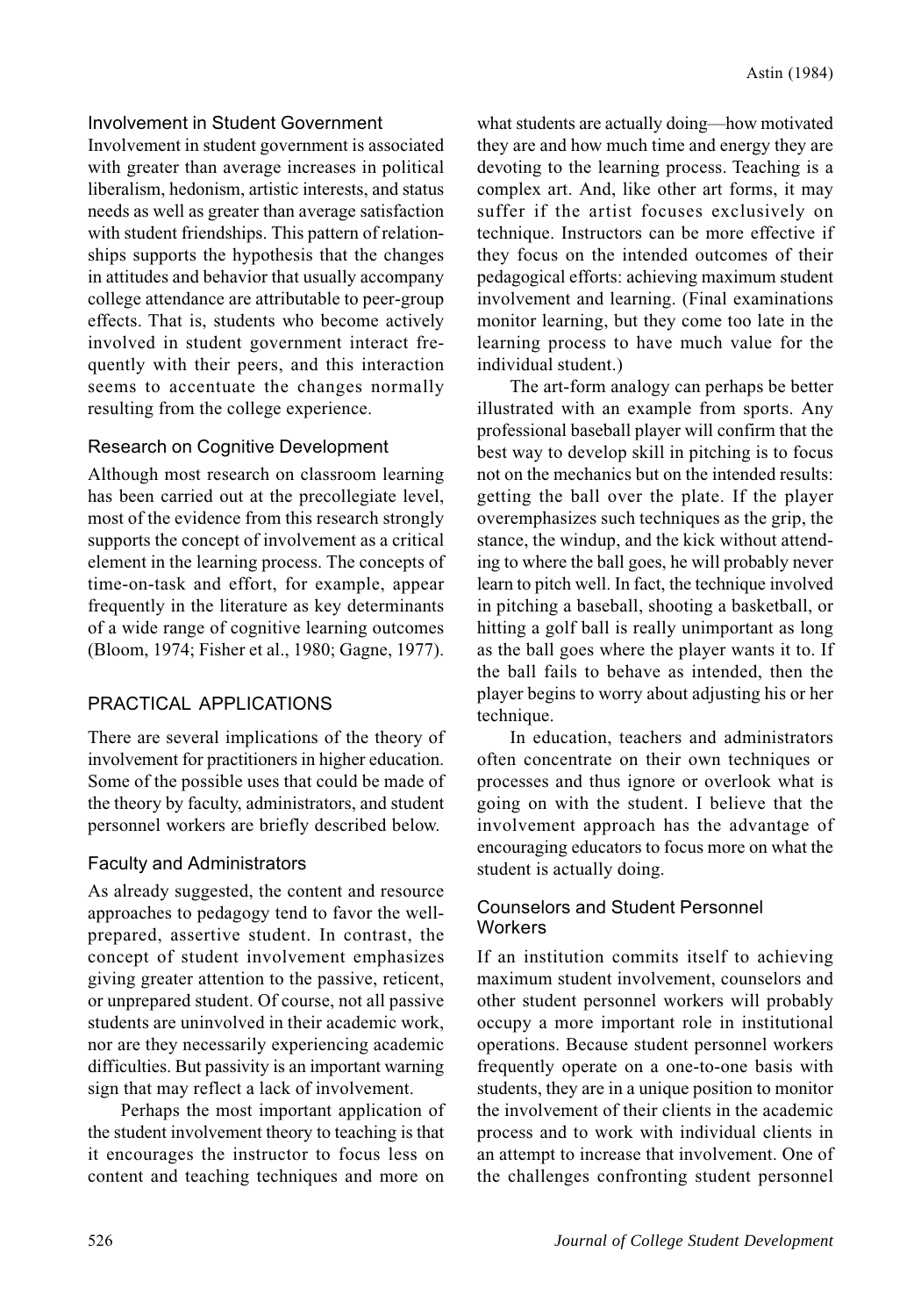workers these days is to find a "hook" that will stimulate students to get more involved in the college experience: taking a different array of courses, changing residential situations, joining student organizations, participating in various kinds of extracurricular activities, or finding new peer groups.

The theory of involvement also provides a useful frame of reference for working with students who are having academic difficulties. Perhaps the first task in working with such students is to understand the principal objects on which their energies are focused. It might be helpful, for example, to ask the student to keep a detailed diary, showing the time spent in various activities such as studying, sleeping, socializing, daydreaming, working, and commuting. From such a diary the counselor can identify the principal activities in which the student is currently involved and the objects of cathexis and can then determine if the academic difficulties stem from competing involvements, poor study habits, lack of motivation, or some combination of these factors.

In short, the theory of student involvement provides a unifying construct that can help to focus the energies of all institutional personnel on a common objective.

# RESEARCH POSSIBILITIES

My research over the past several years, applying the theory of student involvement, has generated many ideas for further research. There are possibilities not only for testing the theory itself but also for exploring educational ideas that grow out of the theory. The following are just a few examples of the kinds of research that could be undertaken.

## Assessing Different Forms of Involvement

Clearly, one of the most important next steps in developing and testing the involvement theory is to explore ways of assessing different forms of involvement. As already suggested, a time diary could be valuable in determining the relative importance of various objects and activities to the student. Judging from my first attempt to develop time diaries (Astin, 1968), students vary considerably in the amount of time they spend on such diverse activities as studying, socializing, sleeping, daydreaming, and traveling. It would also be useful to assess how frequently students interact with each other, with faculty members and other institutional personnel, and with people outside the institution. In addition, it is important not only to identify the extracurricular activities in which the student participates but also to assess the time and energy that the student devotes to each activity.

## Quality Versus Quantity

My colleague, C. Robert Pace, has developed an extensive battery of devices to assess the quality of effort that students devote to various activities (Pace, 1982). A number of research questions arise in connection with the quality versus quantity issue: To what extent can high-quality involvement compensate for lack of quantity? Can students be encouraged to use time more wisely? To what extent does low-quality involvement reflect such obstacles as lack of motivation and personal problems?

## Involvement and Developmental Outcomes

The research reviewed earlier (Astin, 1977) suggests that different forms of involvement lead to different developmental outcomes. The connection between particular forms of involvement and particular outcomes is an important question that should be addressed in future research. For example, do particular forms of involvement facilitate student development along the various dimensions postulated by theorists such as Chickering (1969), Loevinger (1966), Heath (1968), Perry (1970), and Kohlberg (1971)? It would also be useful to determine whether particular student characteristics (e.g., socioeconomic status, academic preparation, sex) are significantly related to different forms of involvement and whether a given form of involvement produces different outcomes for different types of students.

# The Role of Peer Groups

Considerable research at the precollegiate level suggests that the student's commitment of time and energy to academic work can be strongly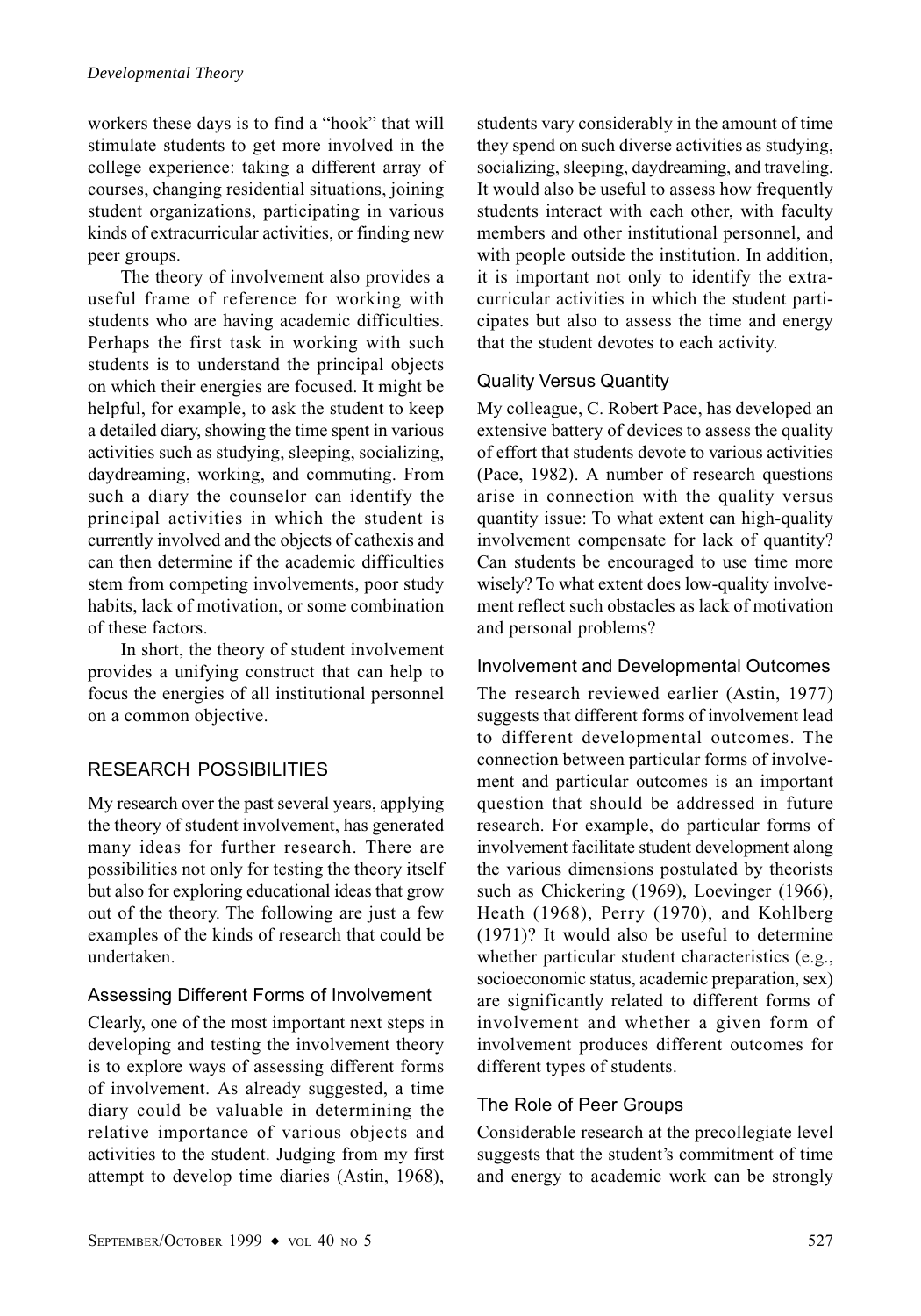influenced by student peers (Coleman, 1961; McDill & Rigsby, 1973). It would be useful to determine whether similar relationships exist at the postsecondary level and, in particular, whether different types of student peer groups can be consciously used to enhance student involvement in the learning process.

## Attribution and Locus of Control

In recent years learning and developmental theorists have shown an increasing interest in the concepts of *locus of control* (Rotter, 1966) and *attribution* (Weiner, 1979). Considerable research, for example, suggests that students' degree of involvement in learning tasks can be influenced by whether they believe that their behavior is controlled by internal or by external factors. Weiner (1979) argued that even if students tend to view their locus of control as internal, involvement may be further contingent on whether the internal factors are controllable (e.g., dependent on effort) or uncontrollable (e.g., dependent on ability). It seems clear that the effectiveness of any attempt to increase student involvement is highly contingent on the student's perceived locus of control and attributional inclinations.

## Other Questions

Other questions that could be explored in future research on the involvement theory include the following:

*Exceptions to the rule.* What are the characteristics of highly involved students who drop out? What are the characteristics of uninvolved students who nonetheless manage to persist in college? Are there particular developmental outcomes for which a high degree of involvement is contraindicated?

*Temporal patterns of involvement.* Two students may devote the same total amount of time and energy to a task but may distribute their time in very different ways. For example, one student preparing a term paper may work for 1 hour each night over a period of 2 weeks; another may stay up all night to do the paper. What are the developmental consequences of these different patterns?

*Combining different forms of involvement.*

How do different forms of involvement interact? Does one form of involvement (e.g., in extracurricular activities) enhance or diminish the effects of another form (e.g., in academic work)? What are the ideal combinations that facilitate maximum learning and personal development?

*Desirable limits to involvement.* Although the theory of involvement generally holds that "more is better," there are probably limits beyond which increasing involvement ceases to produce desirable results and can even become counterproductive. Examples of excessive involvement are the "workaholic," the academic "grind," and others who manifest obsessive-compulsive behavior. What are the ideal upper limits for various forms of involvement? Are problems more likely to develop if the student is excessively involved in a single object (e.g., academic work) rather than in a variety of objects (e.g., academic work, part-time job, extracurricular activities, social activities, and political activities)?

*Epidemiology of involvement.* Can student involvement be increased if professors interact more with students? Can administrators bring about greater faculty-student interaction by setting an example themselves? Does focusing on student involvement as a common institutional goal tend to break down traditional status barriers between faculty and student personnel workers?

# SUMMARY

I have presented a theory of student development, labeled the *student involvement theory*, which I believe is both simple and comprehensive. This theory not only elucidates the considerable findings that have emerged from decades of research on student development; it also offers educators a tool for designing more effective learning environments.

*Student involvement* refers to the quantity and quality of the physical and psychological energy that students invest in the college experience. Such involvement takes many forms, such as absorption in academic work, participation in extracurricular activities, and interaction with faculty and other institutional personnel. According to the theory, the greater